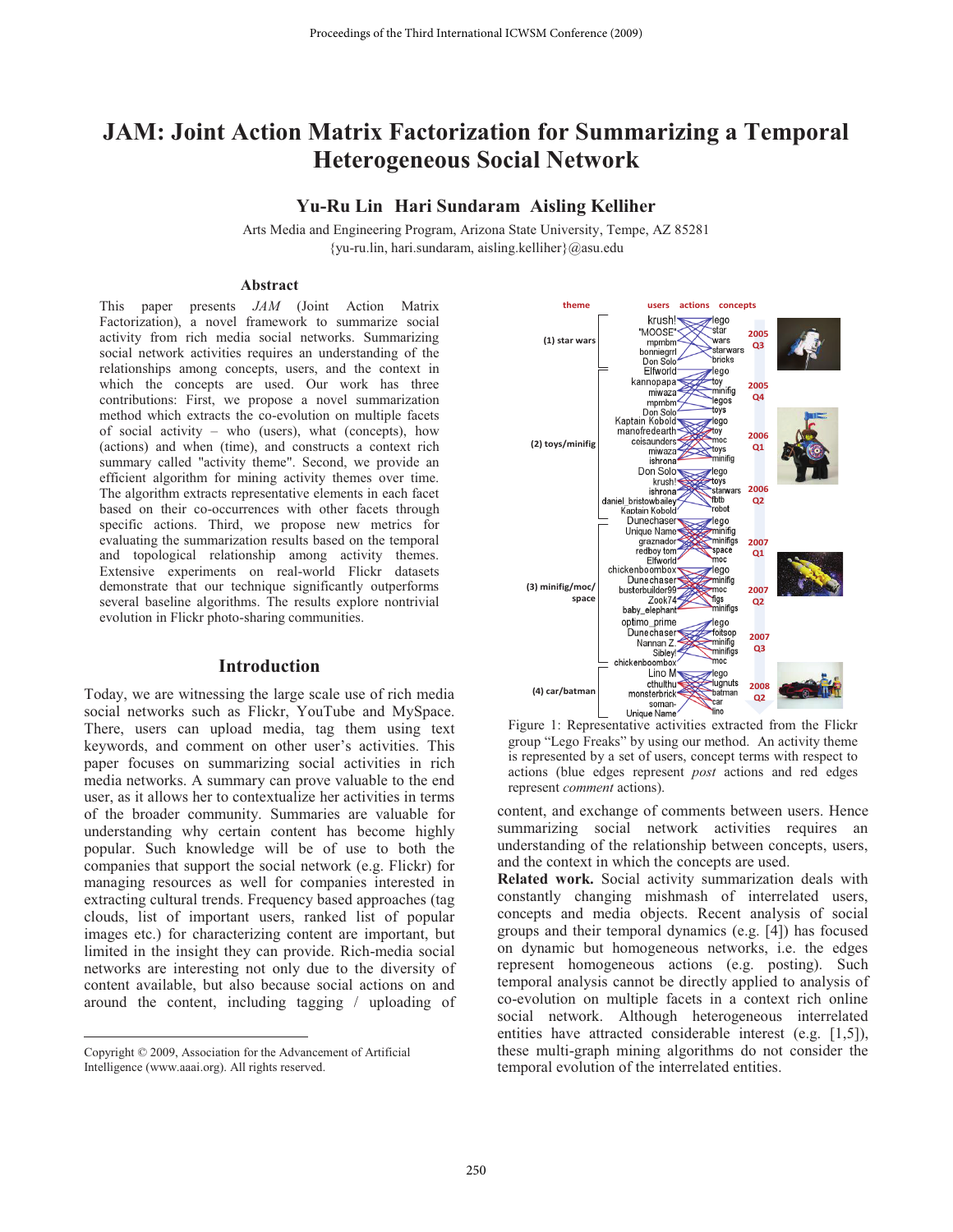**Our approach.** We propose *JAM* (Joint Action Matrix Factorization), a novel method for summarizing social activity over time. The key idea is to show community activity as *co-evolution on multiple important facets*: who (users), what (concepts), how (actions) and when (time). An example is given in Figure  $1 -$ an empirical result of our approach, which summarizes the social activity during 2005-2008 in a Flickr photo group called "Lego Freaks" (http://www.flickr.com/groups/51035542119@N01/). In each quarter, an *activity theme* consisting of multiple facets is extracted for summarizing the group's activity. We highlight some observation: (a) The group activity exhibit complex dynamics. From the concept facet we see minifigures (termed "minifig") are of the group's top interests during 2006-2007. However, the users who are interested in the same concept have changed. (b) Users and concepts can be related through different actions. Those who post photos on a topic might rarely give comments on the same topic. The distribution of different type of actions suggests how an element (user or concept) gains importance in the community. In comparison with single-facet presentation (e.g. tag cloud), our automated activity summary provides a rich context to understand *why* certain people, concept or media objects have enhanced importance.

Our work has three key contributions: (1) a novel summarization framework that extracts co-evolution on multiple facets of social activity to construct a context rich summary called "activity theme", (2) an efficient algorithm for mining activity themes over time by using a nonnegative matrix factorization (NMF) method, and (3) new metrics for evaluating the summarization results based on the temporal and topological coverage and coherence among representative elements in activity themes.

We have conduct extensive experiments on real-world Flickr datasets. The results show our technique significantly outperforms several baseline methods such as interestingness measure [2] and HITS [3], with a 27.2% improvement on the average. The experiments suggest that the activity themes extracted by JAM are more coherent and consistent than baseline methods, in terms of the proposed evaluation metrics. We present some interesting observation from the Flickr datasets to illustrate meaningful and insightful summary of community activity.

#### **Problem Definition**

**Data model.** We construct a data model consisting of the interrelated data entities, including media objects, people, comments and tags. This data model (ref. Figure 2 for a summary of notations) is based on Flickr's social groups and can generalize to other social networks. The data includes different object sets  $- U$  (users),  $P$  (timestamped media objects such as photos), *C* (timestamped comments on media) and *Q* (media description such as tags). Tags are assigned by users and have been commonly used to annotate and retrieve the relevant concepts of a photo. Thus we use tags to represent the concepts of a photo. We shall use "concept", "tag" and "term" interchangeably.



**Figure 2**: Data model in a photo-sharing space, including four sets of heterogeneous data objects *U* (users), *P* (photos), *C* (comments), *Q* (tags) and four types of relationships among these objects, which can be represented by matrices:  $W^{(P)}$  – user-photo matrix where each entry  $\mathbf{W}_{ij}^{(P)}$  indicates user  $u_i$ <br>nosts photo *n*.  $\mathbf{W}^{(C)}$  – user-comment matrix  $\mathbf{W}^{(Q)}$  – tag-photo posts photo  $p_j$ ,  $\mathbf{W}^{(C)}$  – user-comment matrix,  $\mathbf{W}^{(Q)}$  – tag-photo matrix and  $\mathbf{W}^{(R)}$  – photo-comment matrix matrix and  $\hat{\mathbf{W}}^{(R)}$  – photo-comment matrix.

The heterogeneous relationships among these objects can be represented by corresponding matrices (ref. Figure 2). These matrices are basic relationships in our data model, as other relationships can be derived from a combination of these matrices. We formulate the summarization problem in terms of extracting temporally representative social activities. The key idea is to extract activity as a composite of multiple important facets that provide a rich context to understand the social meaning of the media.

An activity *a* is defined as a co-presence of multiple important facets: *user*, *action* and *term*. An action (identified by *media object* and *time*) indicates how these facets are associated, e.g. a user *posts* (action) a photo with respect to some tagged concepts, or *comments* (action) on a photo posted by another user. An *activity theme At* for a time *t* is a set of activities i.e.  $A_i = \{a | t\}$ . Finally, a temporal social media summary *A* is a sequence of activity themes, i.e.  $A := \{A_1, A_2, ..., A_t, ...\}.$ 

**Problem.** Given interrelated social data entities (*U*, *P*, *C*,  $Q$ ), extract an activity theme  $A_t$  for each time  $t$ , to construct the temporal activity summary *A*.

## **Activity Theme Extraction**

In this section we propose a unified matrix factorization framework for extracting activity themes over time.

**Joint Action Matrix Factorization.** We solve the problem of extracting temporally representative activity themes in a non-negative matrix factorization (NMF) framework. We formalize theme extraction as a multi-graph clustering problem – each activity theme is a cluster of strongly cooccurring users, actions and terms. Assume there are *K* activity themes. We first examine two actions among users and terms. The *post* actions comprise user-photo  $(\mathbf{W}^{(P)})$ and term-photo  $(\mathbf{W}^{(Q)})$  relationships. The *comment* actions comprise user-comment  $(\mathbf{W}^{(C)})$  and term-comment relationship. The term-comment relationship, denoted by  $W^{(QR)}$ , can be derived by combining term-photo and photocomment relationships, i.e.  $\mathbf{W}^{(QR)} = \mathbf{W}^{(Q)} \mathbf{W}^{(R)}$ .

We begin with the  $|Q| \times |P|$  term-photo matrix  $W^{(Q)}$ . Similar to a term-document matrix, the *K*-dimensional latent space can be factorized into a  $|Q| \times K$  matrix Y and a  $K \times |P|$  matrix  $\mathbf{Z}^{(P)}$ , where each column of **Y** is the axis of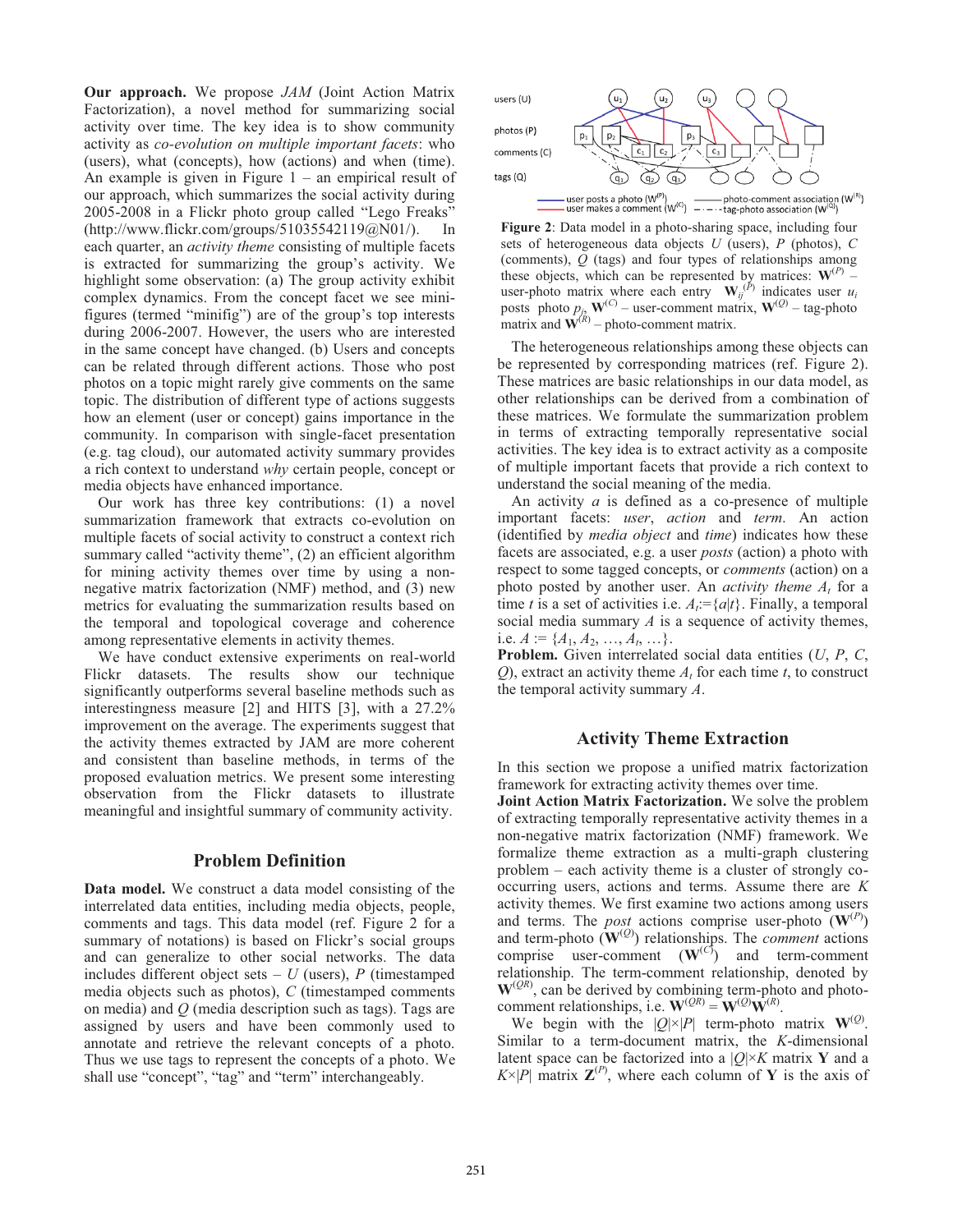each dimension. Photos can be projected to each dimension by the coefficients in the corresponding rows of  $\mathbf{Z}^{(P)}$ . We put non-negative constraints on **Y** and  $\mathbf{Z}^{(P)}$  so that each theme is represented by an additive combination of terms. Using  $YZ^{(P)}$  to approximate the matrix  $W^{(Q)}$ , we seek to minimize the following objective function:

$$
J(\mathbf{Y}, \mathbf{Z}^{(P)}) = D(\mathbf{W}^{(Q)} \parallel \mathbf{Y} \mathbf{Z}^{(P)})
$$
  
s.t  $\mathbf{Y} \in \mathfrak{R}_+^{[Q]\times K}, \mathbf{Z}^{(P)} \in \mathfrak{R}_+^{K\times|P|}, \sum_i \mathbf{Y}_i = 1 \ \forall j$   $\langle 1 \rangle$ 

where  $D(A||\mathbf{B}) = \sum_{i,j} (A_{ij} \log A_{ij}/B_{ij} - A_{ij} + B_{ij})$  is the Kullback-Leibler (KL) divergence between matrices **A** and **B**, which is used to measure how the factorization deviates from the observed data.

The latent space **Y** is now solely produced by users' posting actions. We then incorporate different actions – users' commenting actions with respect to the terms. We use the term-comment matrix  $W^{(QR)}$  to relate terms to the latent space through commenting actions. To combine two different actions, we use the same latent space **Y** to approximate the matrix  $W^{(QR)}$  as follows:

$$
J(\mathbf{Y}, \mathbf{Z}^{(C)}) = D(\mathbf{W}^{(QR)} \parallel \mathbf{Y} \mathbf{Z}^{(C)})
$$
  
s.t  $\mathbf{Y} \in \mathfrak{R}_+^{[Q]\times K}, \mathbf{Z}^{(C)} \in \mathfrak{R}_+^{K\times |P|}, \sum_i \mathbf{Y}_{ij} = 1 \ \forall j$   $\langle 2 \rangle$ 

Next, we relate users to the latent space. Given the userphoto matrix  $\mathbf{W}^{(P)}$  and the user-comment matrix  $\mathbf{W}^{(C)}$ , with the same coefficient matrices  $\mathbf{Z}^{(P)}$  and  $\mathbf{Z}^{(C)}$  we can find corresponding *K*-dimensional latent space of which axes are represented by users. Thus, we approximate  $W^{(P)}$  and  $W^{(C)}$  by the following objective functions:

$$
J(\mathbf{X}, \mathbf{Z}^{(P)}) = D(\mathbf{W}^{(P)} \parallel \mathbf{X} \mathbf{Z}^{(P)})
$$
  
\n
$$
s.t \ \mathbf{X} \in \mathfrak{R}_{+}^{|U| \times K}, \mathbf{Z}^{(P)} \in \mathfrak{R}_{+}^{K \times |P|}, \sum_{i} \mathbf{X}_{ij} = 1 \ \forall j
$$
  
\n
$$
J(\mathbf{X}, \mathbf{Z}^{(C)}) = D(\mathbf{W}^{(C)} \parallel \mathbf{X} \mathbf{Z}^{(C)})
$$
  
\n
$$
s.t \ \mathbf{X} \in \mathfrak{R}_{+}^{|U| \times K}, \mathbf{Z}^{(C)} \in \mathfrak{R}_{+}^{K \times |C|}, \sum_{i} \mathbf{X}_{ij} = 1 \ \forall j
$$
\n
$$
\langle 4 \rangle
$$

We can combine the above objective functions by  $J_1 =$  $J(\mathbf{X}, \mathbf{Z}^{(P)}) + J(\mathbf{X}, \mathbf{Z}^{(C)}) + J(\mathbf{Y}, \mathbf{Z}^{(P)}) + J(\mathbf{Y}, \mathbf{Z}^{(C)})$ . Minimizing the combined objective function gives two *K*-dimensional latent spaces that correspond to *K* activity themes. In the space of **X**, each dimension axis is represented by a column of **X**, i.e.  $X_i$ , and each entry  $X_i$  indicates the strength of user  $u_i$  associating with the  $j$ -th activity theme. Similarly in **Y**,  $Y_{ij}$  indicates the strength of term  $q_j$ associating with the *j*-th theme.

To extract themes that have temporal correlation, we introduce time indicator matrices for actions. We segment the data duration into  $T$  time slots. For  $|P|$  posting actions, we construct a  $T \times |P|$  matrix  $\mathbf{H}^{(P)}$ , with each entry  $\mathbf{H}_{ti}^{(P)} = 1$ indicating that the photo  $p_i$  is posted during time  $t$ ; 0 otherwise. Similarly for commenting actions, we construct a  $T \times |C|$  matrix  $H^{(C)}$ . To make the *K*-dimensional latent spaces to align with these time slots, we let *K*=*T*. We regularize the objective function by these time indicators. Combining with time regularization and different actions, the goal is to minimize:

$$
J(\mathbf{X}, \mathbf{Y}, \{\mathbf{Z}^{(\kappa)}\}) =
$$
  

$$
\sum_{\kappa=1}^{M} D(\mathbf{W}^{(\mu,\kappa)} \| \mathbf{X} \mathbf{Z}^{(\kappa)}) + D(\mathbf{W}^{(q,\kappa)} \| \mathbf{Y} \mathbf{Z}^{(\kappa)}) + D(\mathbf{H}^{(\kappa)} \| \mathbf{Z}^{(\kappa)})
$$
  $\langle 5 \rangle$ 

$$
s.t \ \mathbf{X} \in \mathfrak{R}_{+}^{|\mathcal{U}|\times T}, \mathbf{Y} \in \mathfrak{R}_{+}^{|\mathcal{Q}|\times T}, \mathbf{Z}^{(\kappa)} \in \mathfrak{R}_{+}^{T\times I_{\kappa}},
$$

$$
\sum_{i} \mathbf{X}_{ij} = 1 \ \forall j, \sum_{i} \mathbf{Y}_{ij} = 1 \ \forall j
$$

where **X** and **Y** represent the latent spaces of users and terms respectively,  $\{Z^{(k)}\}$  is a set of coefficient matrices for each action type  $\kappa$ .  $I_{\kappa}$  is the dimensionality (total amount) of type *κ* actions. **W**(*u*,*κ*) represents the user-action-*κ* relationships where each entry indicates a user *u* perform an action of type  $\kappa$ . Similarly  $\mathbf{W}^{(q,\kappa)}$  represents the termaction- $\kappa$  relationships.  $H^{(\kappa)}$  is a time indicator matrix for type *κ* actions. E.g., if *κ* represents the posting action, the respective matrices are  $W^{(P)}$ ,  $W^{(Q)}$  and  $\hat{H}^{(P)}$ . For simplicity we do not consider a weighted combination of individual objective functions, but this extension is straightforward. **Iterative Solution.** We provide an iterative algorithm to

solve the optimization problem defined by Eq.<5>. Based on the concavity of log function, a local minima solution to Eq.<5> can be found by the following update rules:

$$
\mathbf{X}_{ii} \leftarrow \sum_{\kappa} \sum_{j} \mathbf{W}_{ij}^{(u,\kappa)} \sigma_{ijt}^{(u,\kappa)}, \quad \mathbf{Y}_{ki} \leftarrow \sum_{\kappa} \sum_{j} \mathbf{W}_{kj}^{(q,\kappa)} \sigma_{kjt}^{(q,\kappa)},
$$
\n
$$
\mathbf{Z}_{ij}^{(\kappa)} \leftarrow \sum_{i} \mathbf{W}_{ij}^{(u,\kappa)} \sigma_{ijt}^{(u,\kappa)} + \sum_{k} \mathbf{W}_{kj}^{(q,\kappa)} \sigma_{kjt}^{(q,\kappa)} + \mathbf{H}_{ij}^{(\kappa)},
$$
\n
$$
\langle 6 \rangle
$$

then normalize such that  $\sum_i \mathbf{X}_{ij} = 1 \ \forall j, \sum_i \mathbf{Y}_{ij} = 1 \ \forall j$ , where

$$
\sigma_{ijt}^{(u,\kappa)} = \frac{\mathbf{X}_{ii}\mathbf{Z}_{ij}^{(\kappa)}}{(\mathbf{X}\mathbf{Z}^{(\kappa)})_{ij}}, \ \sigma_{kjt}^{(q,\kappa)} = \frac{\mathbf{Y}_{ki}\mathbf{Z}_{ij}^{(\kappa)}}{(\mathbf{Y}\mathbf{Z}^{(\kappa)})_{kj}}.
$$

Due to the sparseness of  $\mathbf{W}^{(u,\kappa)}$  and  $\mathbf{W}^{(q,\kappa)}$ , the total time complexity of each update is O(*mT*), where *m* is the number of non-zero entries in the input matrices, and *T* is the number of time slots. If we consider the number of time slots *T* and the degree of nodes (users and terms) in the data is bounded by some constant, the complexity is linear in the total number of entities in the networks.

## **Experiments**

In this section, we report experimental studies on a collection of real-world Flickr group datasets.

**Flickr Dataset.** We have collected the data using Flickr API. We sample 191 groups based on the group size distribution. For each group, we collect photos, comments, tags and relevant users, i.e. users who have either sent a photo in the group or created a comment on a photo in the group. The average number of users per group is 2621. The average time span of the group data is 37 months.

**Performance metrics.** Evaluating the quality of temporal group activity summarization is another challenge due to the lack of ground truth. Here we propose a quantitative method for evaluating the extracted summaries. We define three metrics based on the topological relationship between the extracted activities and the total activities. Let  $A_0 = (U_0,$  $E_0$ ,  $Q_0$ ) be the set of all observable activities (users, actions and terms) for a given time *t*, and let  $A_s = (U_s, E_s, Q_s)$  be the set of activities extracted from *Ao* for representing an activity theme at  $t$ . Let  $G_o$  and  $G_s$  be the corresponding bipartite graphs for *Ao* and *As* respectively. We define three metrics to evaluate different aspects of an activity theme: